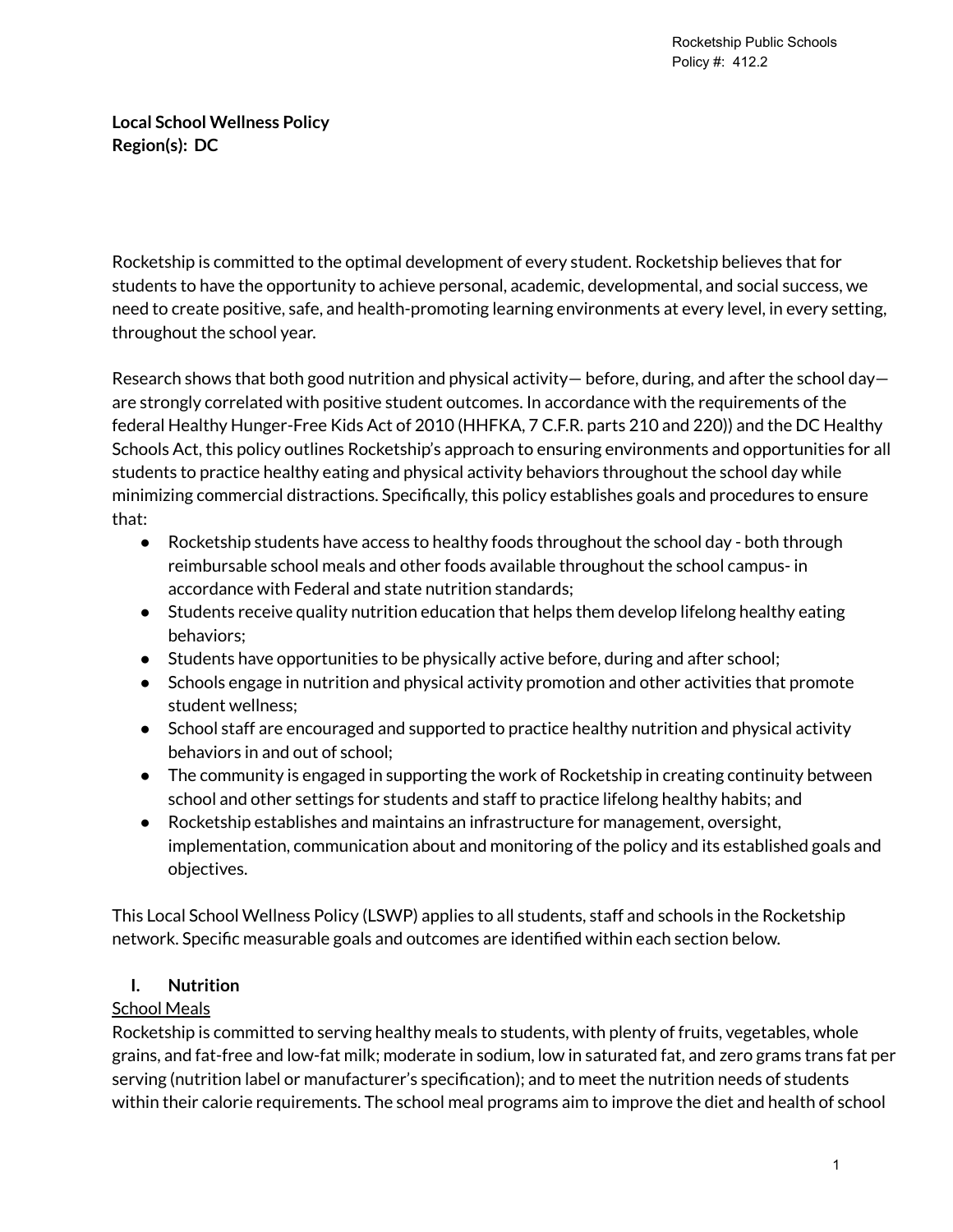children, help mitigate childhood obesity, model healthy eating to support the development of lifelong healthy eating patterns, and support healthy choices while accommodating cultural food preferences and special dietary needs.

All Rocketship schools participate in USDA child nutrition programs, including the National School Lunch Program (NSLP) and the School Breakfast Program (SBP). All schools within the Rocketship network are committed to offering school meals through the NSLP and SBP programs, and other applicable Federal child nutrition programs, that:

- Are accessible to all students;
- Are appealing and attractive to children;
- Are served in clean and pleasant settings;
- Meet or exceed current nutrition requirements established by local, state, and Federal statutes and regulations.
- Promote healthy food and beverage choices using at least ten of the following Smarter Lunchroom Techniques: Whole fruit options are displayed in attractive bowls or baskets; Sliced or cut fruit is available daily; Daily fruit options are displayed in a location in the line of sight and reach of students; All available vegetable options have been given creative or descriptive names; Daily vegetable options are bundled into all grab-and-go meals available to students; All staff members, especially those serving, have been trained to politely prompt students to select and consume the daily vegetable options with their meal; White milk is placed in front of other beverages in all coolers; Alternative entrée options (e.g., salad bar, yogurt parfaits, etc.) are highlighted on posters or signs within all service and dining areas; A reimbursable meal can be created in any service area available to students (e.g., salad bars, snack rooms, etc.); Student surveys and taste testing opportunities are used to inform menu development, dining space decor and promotional ideas; Student artwork is displayed in the service and/or dining areas; Daily announcements are used to promote and market menu options.

Pursuant to Section 203 of the Healthy Students Act, Rocketship will offer free breakfast to all students (provided that at least 40% of students at a particular school qualify for free or reduced-price lunch, as Rocketship expects to be the case at all of its schools). Breakfast will be served in the classroom at the start of the school day. Rocketship will allow students adequate time to eat a nutritionally balanced breakfast.

Lunch will be served at a reasonable and appropriate time of the school day. Rocketship will provide students with adequate time to eat lunch.

During mealtime, Rocketship staff shall not discriminate or segregate students based on race, color, age, sex, disability, or national origin. Rocketship staff shall not withhold food as a punishment for students.

All school nutrition program directors, managers and staff will meet or exceed hiring and annual continuing education/training requirements in the USDA professional standards for child nutrition professionals. School nutrition personnel will refer to USDA's Professional Standards for School Nutrition website to search for training that meets their learning needs.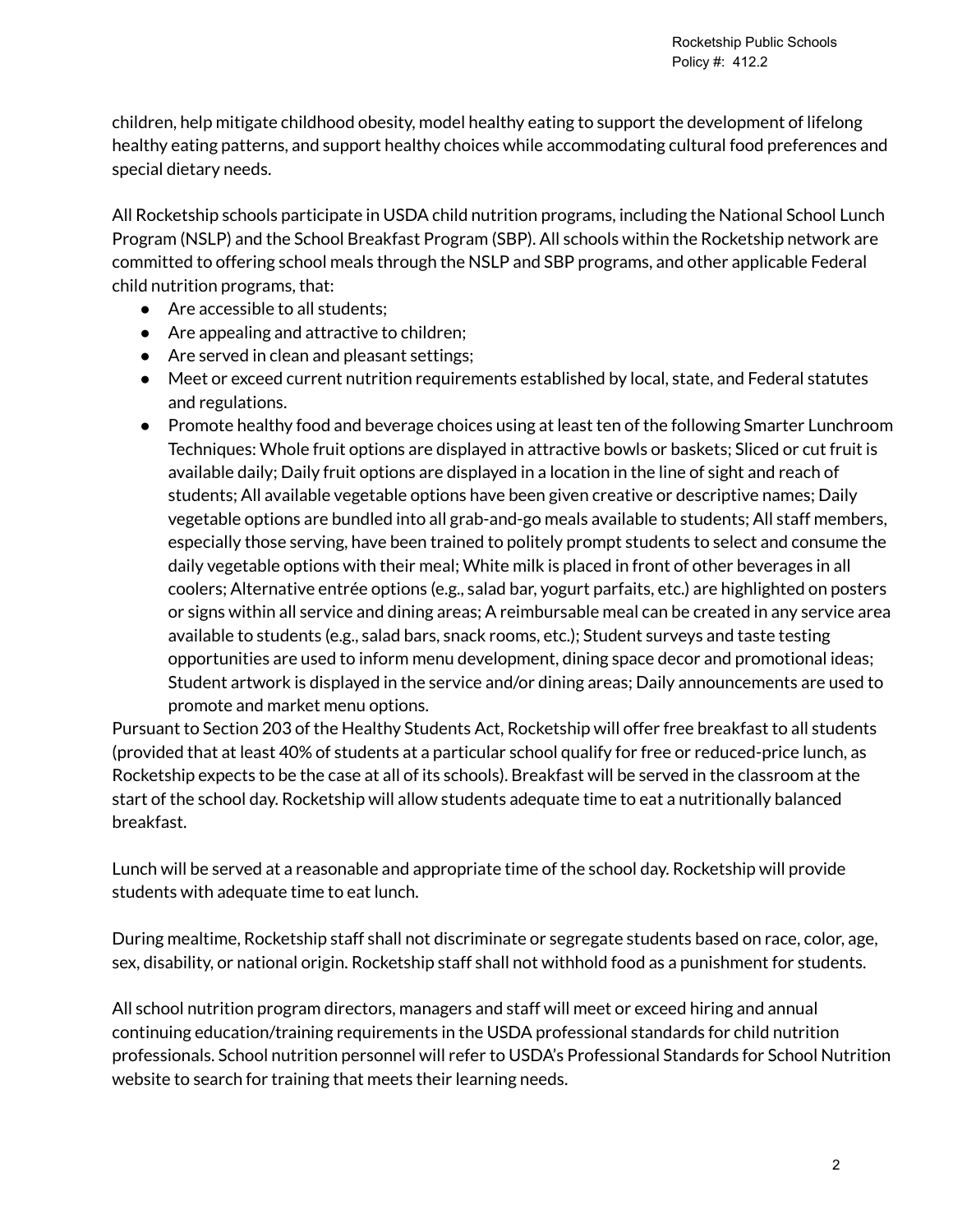#### Food Services

In accordance with Section 203 of the Healthy Students Act, Rocketship shall provide breakfast and lunch for free or reduced cost to students who qualify through the federal FRL application and Direct Certification process. Rocketship will also provide meals that meet the dietary needs of students with diagnosed medical conditions as required by a licensed physician.

Rocketship will contract with food service providers that share a commitment to childhood wellness and that offer healthy meal choices that comply with all federal and local nutritional standards. Under Section 205 of the Healthy Students Act, food service providers will provide Rocketship with a menu for each breakfast and lunch meal served; nutritional content and ingredients for each menu item; and location where any fruits and vegetables served in the school are grown and processed, and whether growers are engaged in sustainable agricultural practices. Rocketship will post this information in the front office of all schools.

Rocketship will regularly evaluate the policies and vending contracts with all food service providers through check-ins and service-level agreements. Vending contracts that do not meet the requirements, intent or purpose of this Policy will promptly be modified or discontinued.

## **Water**

To promote hydration, unflavored drinking water will be available for free to all students throughout the school day and throughout every school campus. Rocketship will make drinking water available where school meals are served during mealtimes. In addition, students will be allowed to bring and carry water bottles filled with only water throughout the day, provided that the water bottle does not become a distraction or lead to behavioral infractions.

## Foods and Beverages Sold Outside of Mealtimes

Rocketship is committed to ensuring that all foods and beverages available to students on the school campus during the school day support healthy eating. The foods and beverages sold and served outside of the school meal programs will meet the USDA Smart Snacks in School nutrition standards, at a minimum. Smart Snacks aim to improve student health and well-being, increase consumption of healthful foods during the school day, and create an environment that reinforces the development of healthy eating habits.

To support healthy food choices and improve student health and well-being, all foods and beverages outside the reimbursable school meal programs that are sold to students on the school campus during the school day will meet or exceed the USDA Smart Snacks nutrition standards. These standards will apply in all locations and through all services where foods and beverages are sold, which may include, but are not limited to, a la carte options, school stores, and school fundraising activities.

# Celebrations and Rewards

All foods offered on the school campus will meet or exceed the USDA Smart Snacks in School nutrition standards. This includes the following: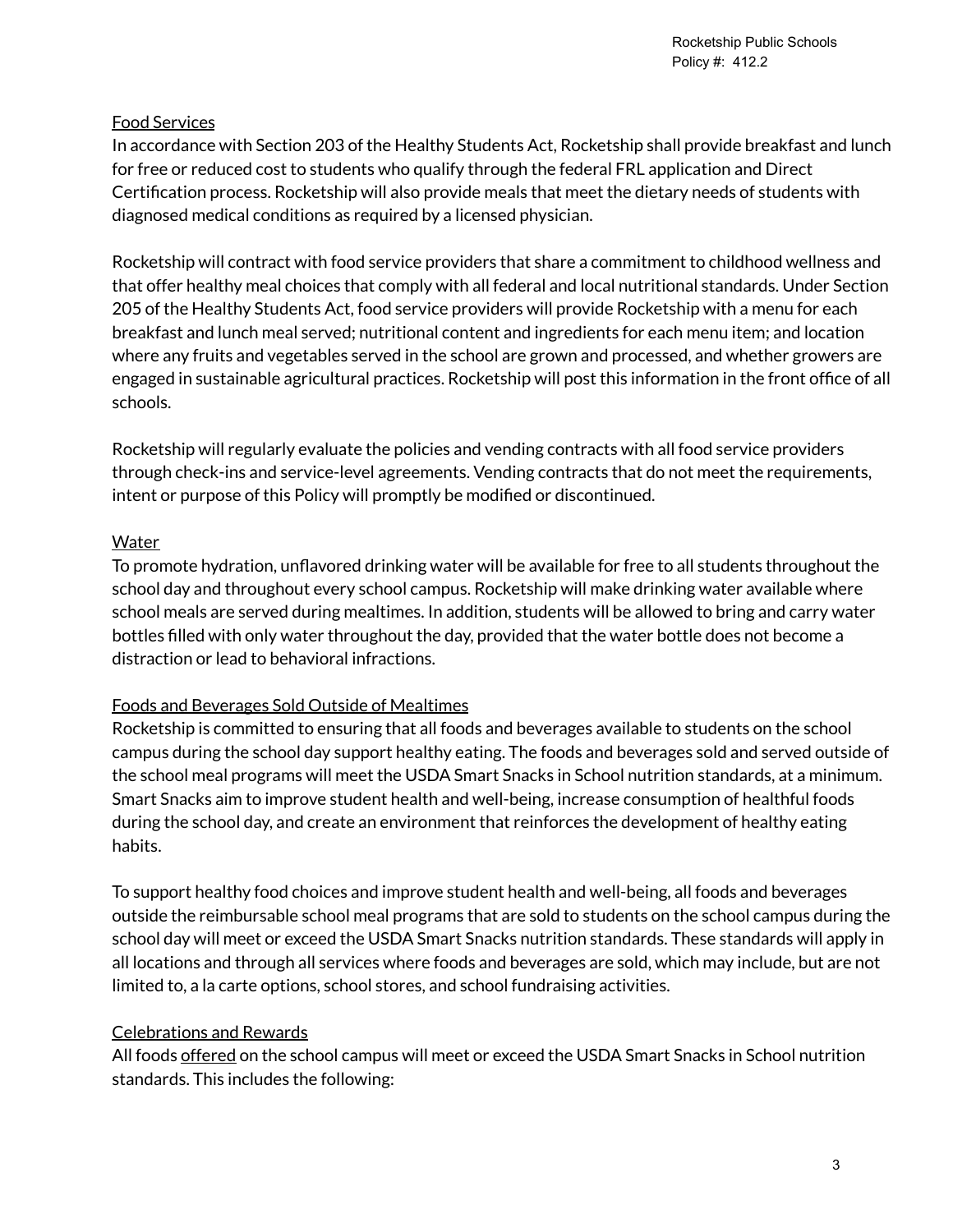- Celebrations and parties. Rocketship teachers and/or School Leaders can provide a list of healthy party ideas to parents and teachers, including non-food celebration ideas.
- Classroom snacks brought by parents.
- Rewards and incentives. Rocketship teachers and staff members will not use foods and beverages as a reward, or withhold foods and beverages as punishment for any reason, such as for performance or behavior.

## Fundraising

Foods and beverages that meet or exceed the USDA Smart Snacks in Schools nutrition standards may be sold through fundraisers on the school campus during the school day.

# Food Brought From Home

Students may bring a lunch and/or a snack from home, but Rocketship prohibits certain food items in furtherance of our focus on nutrition and health. Chips and cookies are not allowed unless included as part of a complete lunch (i.e. with a sandwich, fruit, vegetable, etc.). Gum, candy, soda, and fast food are prohibited on Rocketship campuses.

# Nutrition Promotion

Nutrition promotion and education positively influence lifelong eating behaviors by using evidence-based techniques and nutrition messages, and by creating food environments that encourage healthy nutrition choices and encourage participation in school meal programs. Students and staff will receive consistent nutrition messages throughout schools, classrooms, gymnasiums, and cafeterias. Nutrition promotion also includes marketing and advertising nutritious foods and beverages to students and is most effective when implemented consistently through a comprehensive and multi-channel approach by school staff and teachers, parents, students, and the community. As such, Rocketship may prohibit students from bringing snacks to school that fall outside of the established USDA and Smart Snacks nutrition standards described above.

Rocketship will promote healthy food and beverage choices for all students throughout the school campus, as well as encourage participation in school meal programs. This promotion will occur through at least:

- Implementing at least ten or more evidence-based healthy food promotion techniques through the school meal programs using Smarter Lunchroom techniques; and
- Ensuring 100% of foods and beverages promoted to students meet the USDA Smart Snacks in School nutrition standards.

# Nutrition Education

Rocketship aims to teach, model, encourage, and support healthy eating by students. In accordance with DC Code § 38-824.02, Rocketship will provide an average of at least 75 minutes per week of health education to all students. Rocketship will meet the DC educational standards for health education and engage in nutrition education and promotion that:

● is designed to provide students with the knowledge and skills necessary to promote and protect their health;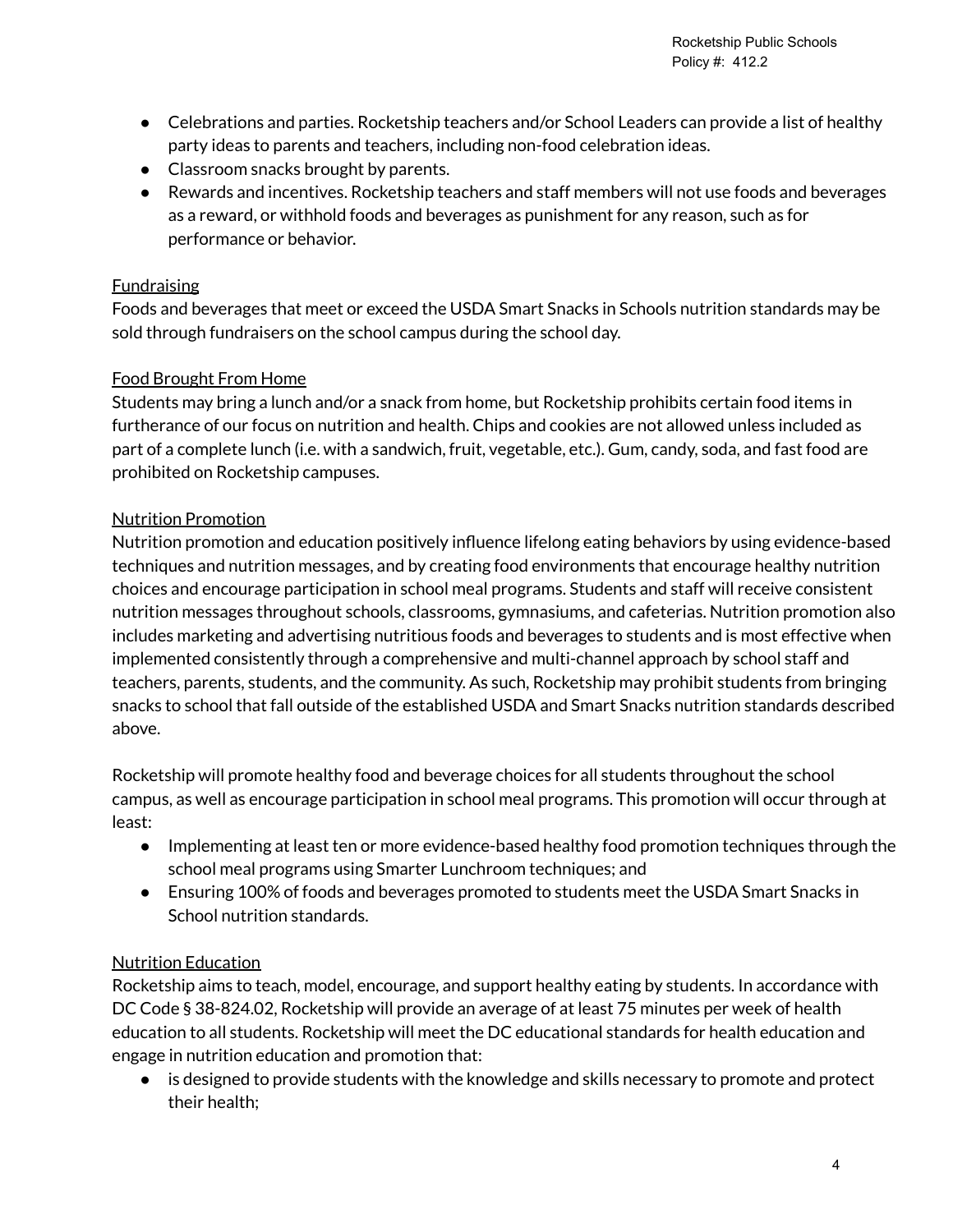- is part of enrichment classes and integrated into other classroom instruction;
- Includes enjoyable, developmentally-appropriate, culturally-relevant, and participatory activities (i.e. cooking demonstrations or lessons, farm visits, and school gardens);
- promotes fruits, vegetables, whole-grain products, low-fat and fat-free dairy products, and healthy food preparation methods;
- emphasizes caloric balance between food intake and energy expenditure (promotes physical activity/exercise);
- links with school meal programs, cafeteria nutrition promotion activities, school gardens, Farm to School programs, other school foods, and nutrition-related community services;
- teaches media literacy with an emphasis on food and beverage marketing; and
- includes nutrition education training for teachers and other staff.

Rocketship will include in the health education curriculum a minimum of 12 of the following essential topics on healthy eating (grade-appropriate): reading and using FDA's nutrition fact labels; eating a variety of foods every day; balancing food intake and physical activity; eating more fruits, vegetables and whole grain products; choosing foods that are low in fat, saturated fat, and cholesterol and do not contain trans fat; choosing foods and beverages with little added sugars; eating more calcium-rich foods; preparing healthy meals and snacks; risks of unhealthy weight control practices; accepting body size differences; food safety; importance of water consumption; importance of eating breakfast; making healthy choices when eating at restaurants; eating disorders; reducing sodium intake; social influences on healthy eating, including media, family, peers and culture; how to find valid information or services related to nutrition and dietary behavior; how to develop a plan and track progress toward achieving a personal goal to eat healthfully; resisting peer pressure related to unhealthy dietary behavior; influencing, supporting, or advocating for others' healthy dietary behavior.

As required by Section 602 of the Healthy Schools Act, Rocketship will submit information about the average amount of weekly health education that students receive in each grade to the Office of the State Superintendent of Education by January 15 of each school year.

#### Food and Beverage Marketing in Schools

Rocketship is committed to providing a school environment that ensures opportunities for all students to practice healthy eating and physical activity behaviors throughout the school day while minimizing commercial distractions. Rocketship strives to teach students how to make informed choices about nutrition, health, and physical activity. These efforts will be weakened if students are subjected to advertising on Rocketship property that contains messages inconsistent with the health information that Rocketship is imparting through nutrition education and health promotion efforts. It is Rocketship's intent to protect and promote student's health by permitting advertising and marketing for only those foods and beverages that are permitted to be sold on the school campus, consistent with this policy. Any foods and beverages marketed or promoted to students on the school campus during the school day will meet or exceed the USDA Smart Snacks in School nutrition standards, such that only those foods that comply with or exceed those nutrition standards are permitted to be marketed or promoted to students.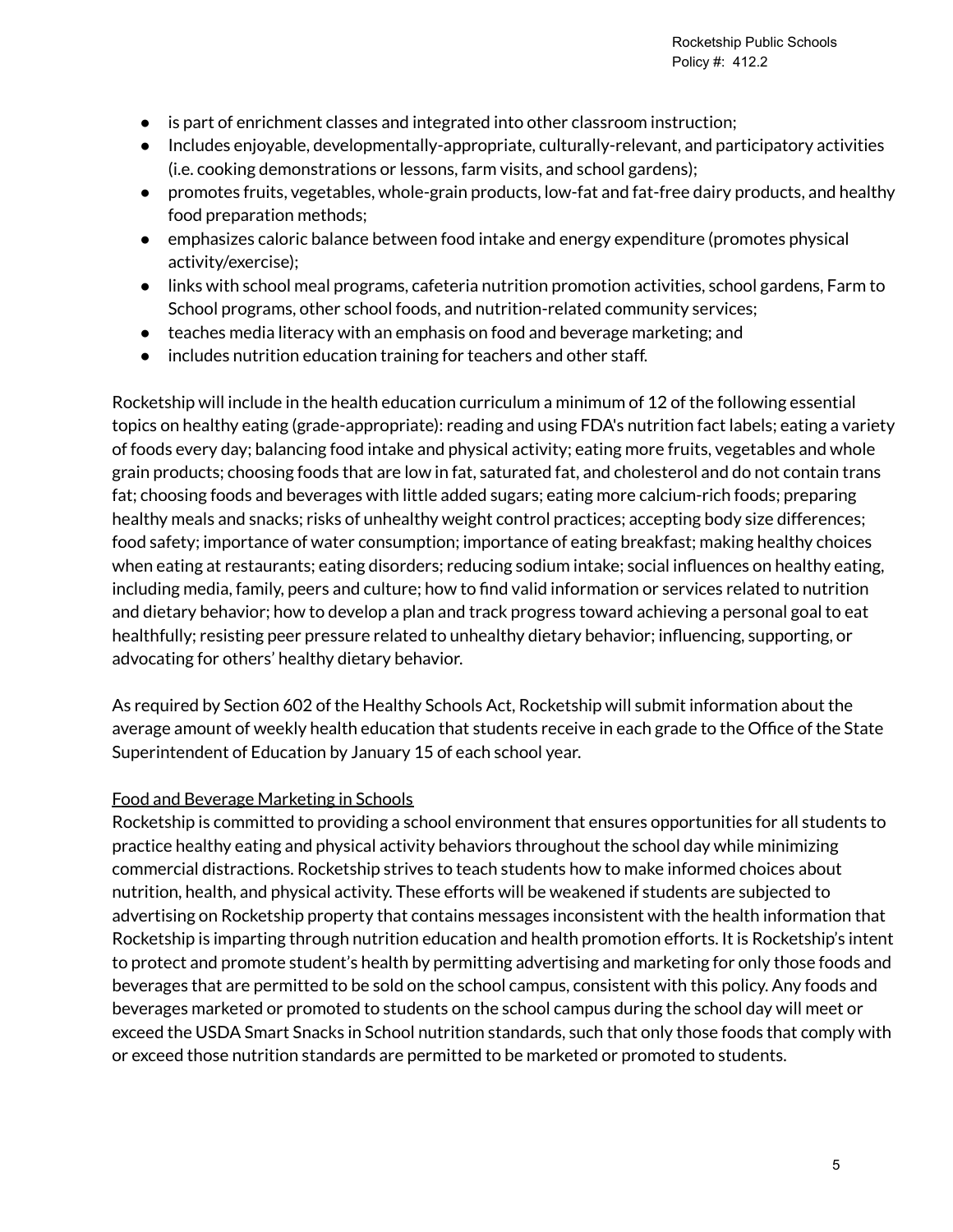For the purposes of this policy, "advertising and marketing" is defined as an oral, written, or graphic  $^1$ statements made for the purpose of promoting the sale of a food or beverage product made by the producer, manufacturer, seller, or any other entity with a commercial interest in the product. This term includes, but is not limited to the following:

- Brand names, trademarks, logos or tags, except when placed on a physically present food or beverage product or its container.
- Displays, such as on vending machine exteriors.
- Corporate brand, logo, name, or trademark on school equipment, such as marquees, message boards, or scoreboards.
- Corporate brand, logo, name, or trademark on cups used for beverage dispensing, menu boards, coolers, trash cans, and other food service equipment; as well as on posters, book covers, pupil assignment books, or school supplies displayed, distributed, offered, or sold by Rocketship.
- Advertisements in school publications or school mailings.
- Free product samples, taste tests, or coupons of a product, or free samples displaying advertising of a product.

# **II. Physical Activity**

Children and adolescents should participate in 60 minutes of physical activity each day. Rocketship will help further this goal through a combination of physical education, recess, classroom-based physical activity, and before-and-after school activities.

Physical activity during the school day (including recess, physical activity for breaks, and physical education) will not be withheld as punishment.

To the extent practicable, Rocketship will ensure that its grounds and facilities are safe and that equipment is available for students to be active. Rocketship will conduct regular inspections and arrange for necessary repairs throughout the school year.

# Physical Education

\_\_\_\_\_\_\_\_\_\_\_\_\_\_\_\_\_\_\_\_\_\_\_\_\_\_\_\_\_\_\_\_\_\_\_\_\_\_\_\_\_\_

Pursuant to DC Code § 38-824.02, Rocketship will provide an average of at least 150 minutes of physical education per week to all students in grades K-5. At least 50% of physical education class time will be devoted to actual physical activity, with as much class time as possible spent in moderate-to-vigorous physical activity. Rocketship will meet the D.C. educational standards for physical education.

Rocketship physical education classes will be taught by Enrichment Center Coordinators and/or Rocketship teachers. To maintain a high-quality physical education program, Enrichment Center

Coordinators will receive regular professional development throughout the school year and meet regularly to ensure they are exhibiting network-wide best practices.

 $\overline{1}$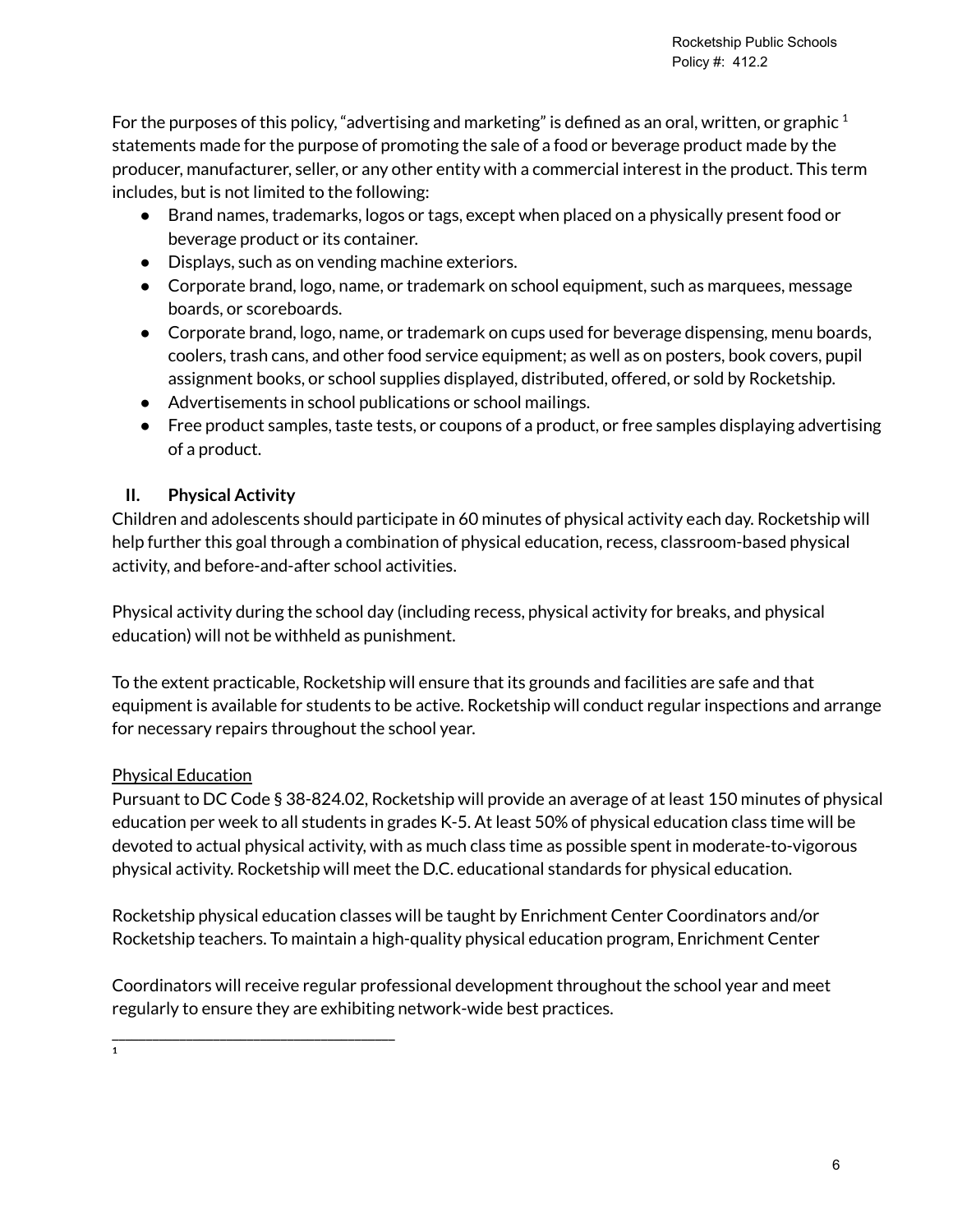All students will be provided equal opportunity to participate in physical education classes. Rocketship will make appropriate accommodations to allow for equitable participation for all students and will adapt physical education classes and equipment as necessary.

As required by Section 602 of the Healthy Schools Act, Rocketship will submit information about the average amount of weekly physical education that students receive in each grade to the Office of the State Superintendent of Education by January 15 of each school year.

## Essential Physical Activity Topics in Health Education

As described above, all Rocketship students will receive health education. Rocketship will include in the health education curriculum a minimum of 12 of the following essential topics on physical activity: the physical, psychological, or social benefits of physical activity; how physical activity can contribute to a healthy weight; how physical activity can contribute to the academic learning process; how an inactive lifestyle contributes to chronic disease; health-related fitness: cardiovascular endurance, muscular endurance, muscular strength, flexibility, and body composition; differences between physical activity, exercise and fitness; phases of an exercise session: warm up, workout and cool down; overcoming barriers to physical activity; decreasing sedentary activities, such as TV watching; opportunities for physical activity in the community; preventing injury during physical activity; weather-related safety, for example, avoiding heat stroke, hypothermia and sunburn while being physically active; how much hysical activity is enough, that is, determining frequency, intensity, time and type of physical activity; developing an individualized physical activity and fitness plan; monitoring progress toward reaching goals in an individualized physical activity plan; dangers of using performance-enhancing drugs, such as steroids; social influences on physical activity, including media, family, peers and culture; how to find valid information or services related to physical activity and fitness; how to influence, support, or advocate for others to engage in physical activity; how to resist peer pressure that discourages physical activity.

## **Recess**

All Rocketship schools will provide 20-30 minutes per day for recess to supplement, not substitute, physical education class. (This number may be adjusted on early dismissal or late arrival days.) Schools will have appropriate hand-washing/hand-sanitizing mechanisms for students who have recess prior to lunch.

Rocketship will offer outdoor recess when the weather is feasible for outdoor play. Schools may conduct indoor recess when the temperature (inclusive of wind chill) is below freezing, during days when the air quality is at "code red" or "code orange," during storms with lightning or thunder, during rainstorms, or at the direction of the Principal or Business Operations Manager based on best judgment of safety conditions. In the event that Rocketship must conduct indoor recess, teachers and staff will promote physical activity for students, to the extent practicable.

Physical activities during recess will be supervised by Rocketship staff. Schools may also choose to organize structured games or activities during recess to increase student participation in physical activity.

#### **Launch**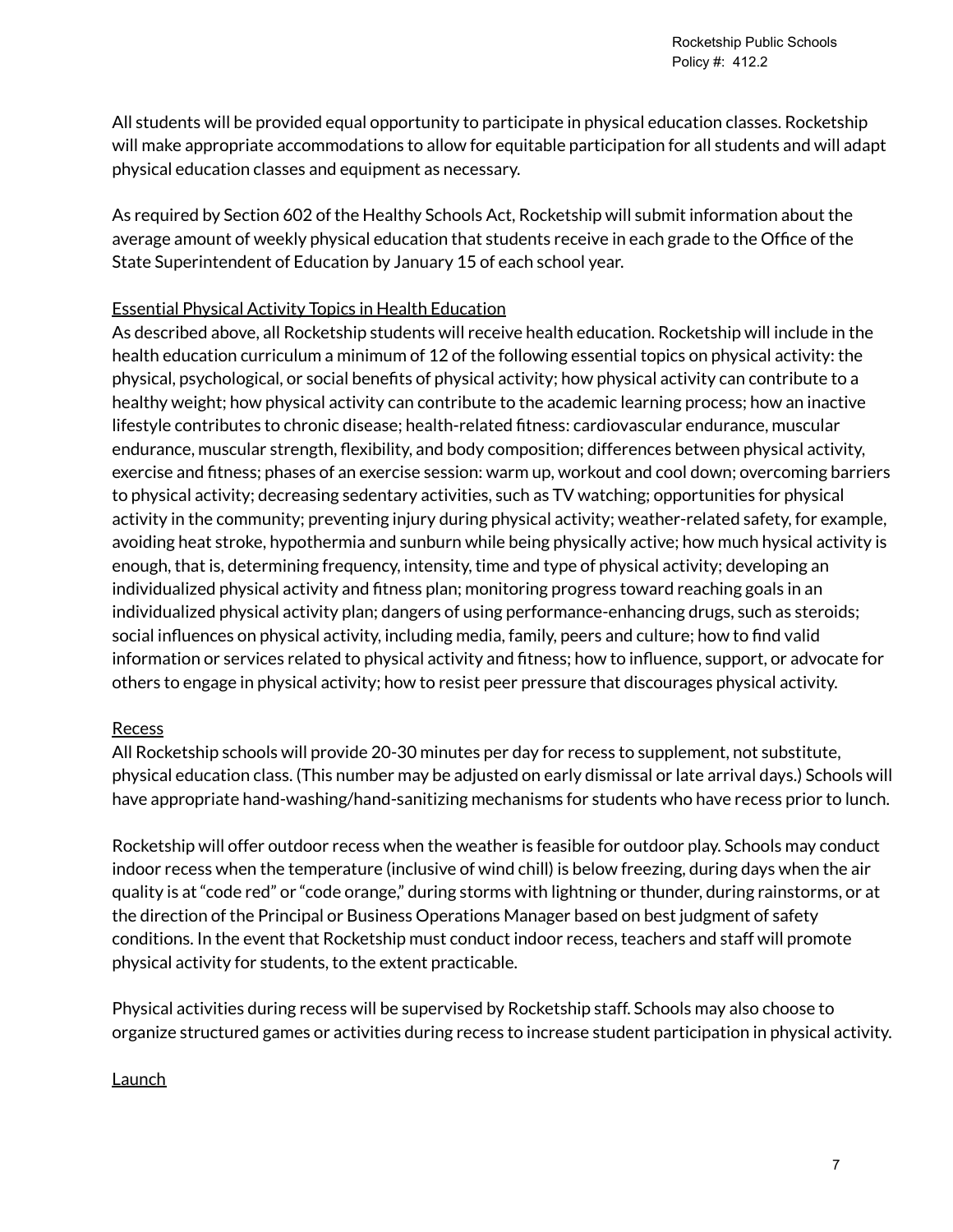Rocketship Public Schools Policy #: 412.2

All Rocketship schools incorporate physical activity at the beginning of the school day during a schoolwide assembly called "Launch." School Leaders will provide an opportunity for an all-school coordinated exercise (i.e. dancing or stretching) before instruction commences. Launch is a way to instill in students the importance and joy of incorporating physical activity into their daily lives.

## Physical Activity Breaks

Rocketship recognizes that students are more attentive and ready to learn if provided with periodic breaks when they can be physically active or stretch. Students will be offered periodic opportunities to be active or stretch throughout the school day.

## Other Activities that Promote Student Wellness

Rocketship will integrate wellness activities across the entire school setting. Rocketship will coordinate and integrate initiatives related to physical activity, nutrition, and other wellness components outside of health and physical education courses. Rocketship teachers will be encouraged to coordinate content across curricular areas that promote student health (i.e. teaching nutrition concepts in Mathematics).

All school-sponsored events will adhere to this wellness policy.

## Active Transport

Rocketship will support active transport to and from school, such as walking or biking. Rocketship will encourage this behavior by engaging in six or more of the activities below; including but not limited to: designate safe or preferred routes to school; promote activities such as participation in International Walk to School Week, National Walk and Bike to School Week; secure storage facilities for bicycles and helmets (e.g., shed, cage, fenced area); instruction on walking/bicycling safety provided to students; promote safe routes program to students, staff, and parents via newsletters, websites, local newspaper; use crossing guards; use crosswalks on streets leading to schools; use walking school buses; document the number of children walking or biking to and from school; create and distribute maps of the school environment.

## **III. Community Partnerships**

Rocketship will develop relationships with community partners (i.e. universities, hospitals, local businesses and organizations) in support of the implementation of this wellness policy. Rocketship will evaluate all community partnerships will be evaluated to ensure that they are consistent with the policy.

## Health Promotion and Engagement

Rocketship will promote the benefits of and approaches to healthy eating and physical activity to students' families and the greater community. Families will be invited and encouraged to participate in school-sponsored activities and will receive information about health promotion efforts.

## Staff Wellness and Health Promotion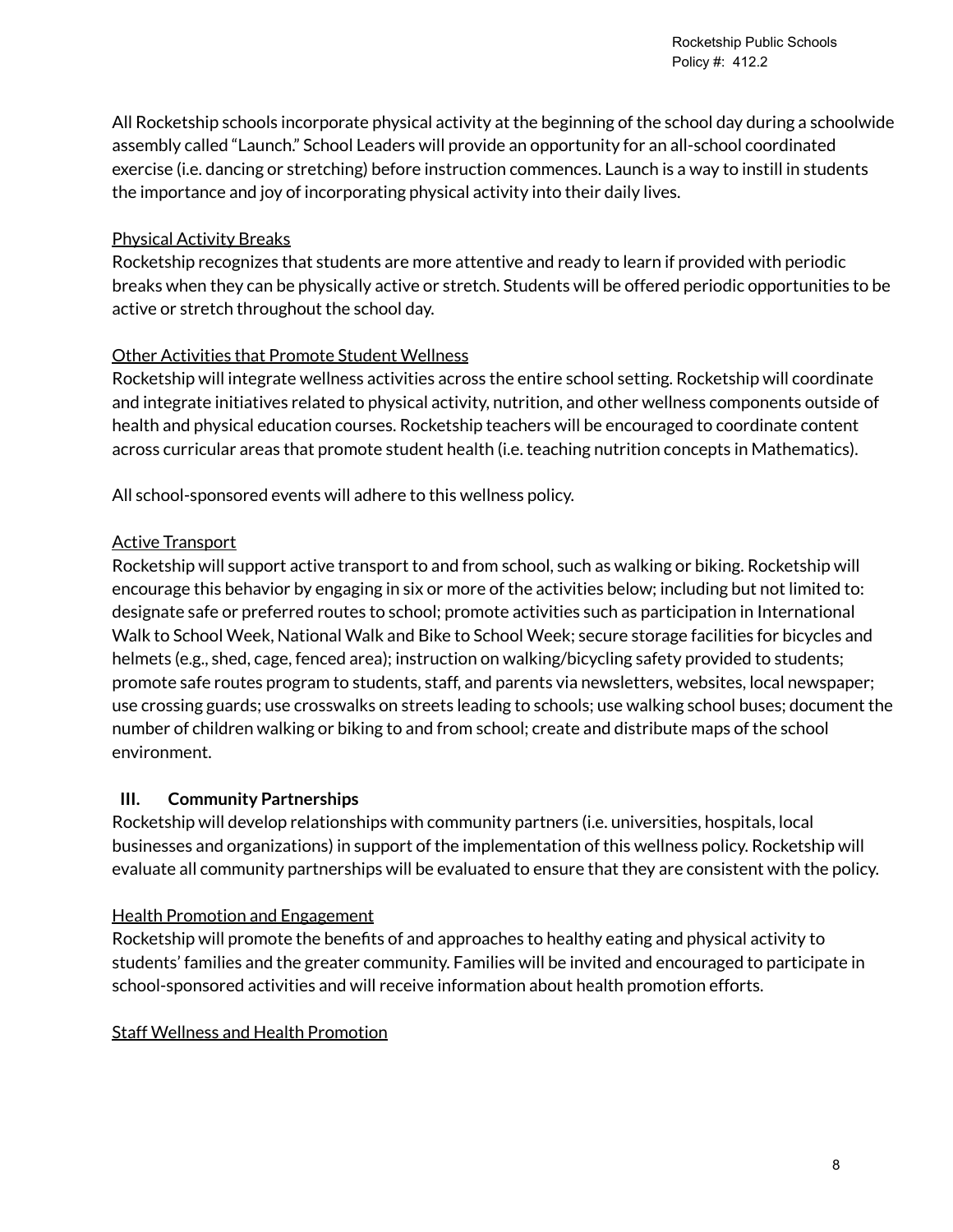Rocketship will implement strategies to support staff in actively promoting and modeling healthy eating and physical activity. When feasible, Rocketship will offer professional learning opportunities and resources for staff to increase their knowledge on how to integrate academics and health.

# **IV. Wellness Committee**

Rocketship schools will convene a representative wellness committee that meets at least once per year to establish goals for and oversee school health and safety policies and programs, including development, implementation and periodic review and update of this LSWP. This committee may be a part of the School Site Council or other established Parent/Teacher council, provided that all requirements of this LSWP are met.

Wellness committee membership may include (to the extent possible) but shall not be limited to: parents and caregivers; students; representatives of the school nutrition program; physical education teachers; health education teachers; school health professionals (e.g., health education teachers, school health services staff; and mental health and social services staff (e.g., school counselors, psychologists, social workers); school administrators; health professionals; school board members; and the general public. To the extent possible, the wellness committee will reflect the diversity of the community.

Rocketship Public Schools's Vice President of Schools, or his/her designee, will facilitate development and updates to the LSWP, and will ensure each school's compliance with the policy. Furthermore, each school Principal will designate a school wellness policy coordinator, who will ensure compliance with this policy.

# **V. Wellness Policy Implementation, Monitoring, Accountability, and Community Engagement** Implementation Plan

Rocketship will develop and maintain a plan for implementation to manage and coordinate the execution of this wellness policy. The plan will include information about who will be responsible to make what change, by how much, where and when; as well as specific goals and objectives for nutrition standards for all foods and beverages available on the school campus, food and beverage marketing, nutrition promotion and education, physical activity, physical education and other school-based activities that promote student wellness.

# **Recordkeeping**

Rocketship's centralized network support team will retain records to document compliance with the requirements of the wellness policy. Documentation maintained will include but will not be limited to:

- The written wellness policy;
- Documentation demonstrating that the policy has been made available to the public;
- Documentation of efforts to review and update the Local Schools Wellness Policy; including an indication of who is involved in the update and methods used to make stakeholders aware of their ability to participate;
- Documentation to demonstrate compliance with the annual public notification requirements;
- The most recent assessment on the implementation of the local school wellness policy;
- Documentation demonstrating the most recent assessment on the implementation of the Local School Wellness Policy has been made available to the public.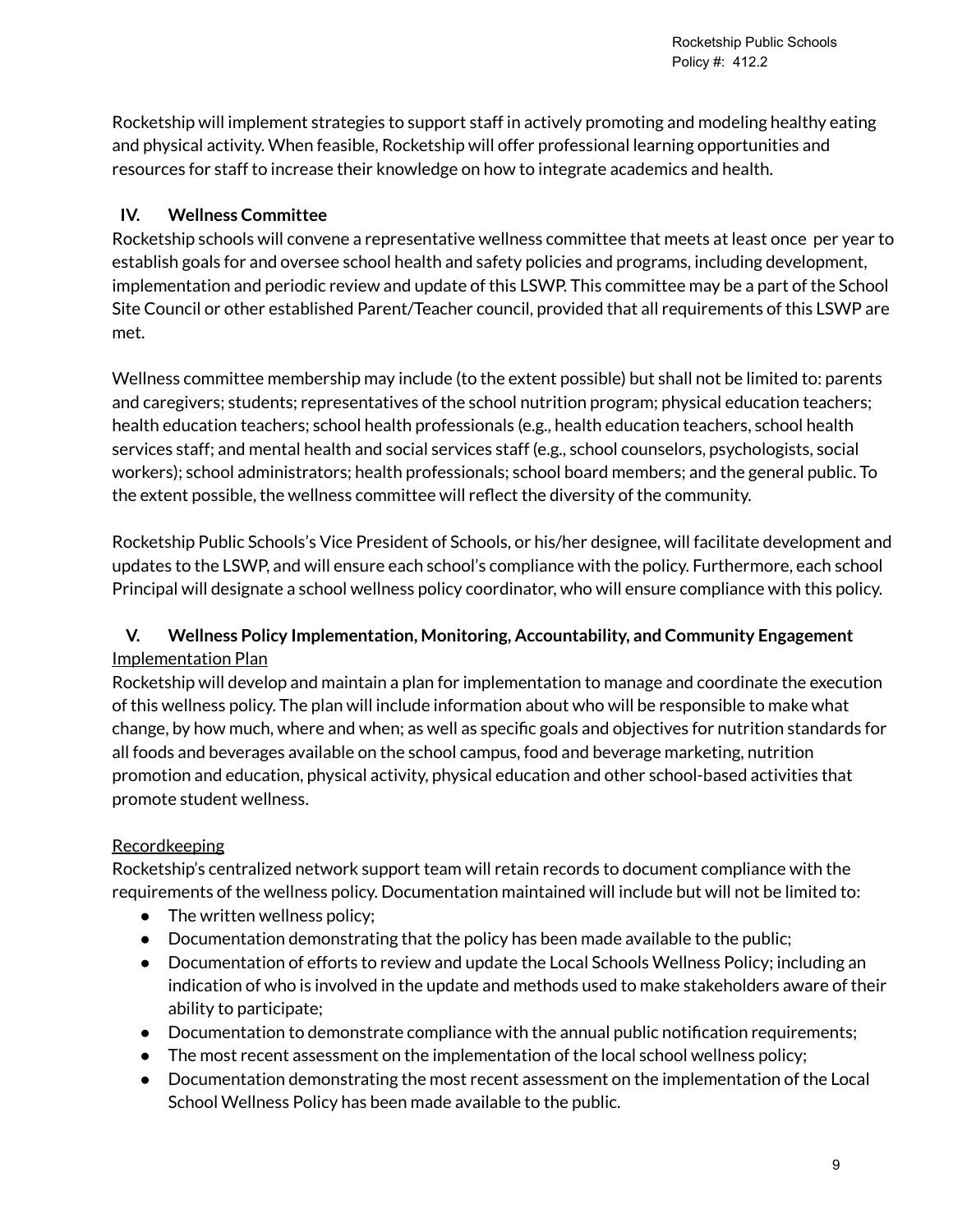## Annual Notification of Policy

Rocketship will actively inform families and the public each year of basic information about this policy, including its content, any updates to the policy and implementation status. Rocketship will make this information available via school websites and/or network-wide communications. Rocketship will provide as much information as possible about the school nutrition environment.

#### Triennial Progress Assessments

At least once every three years, Rocketship will evaluate compliance with the wellness policy to assess the implementation of the policy and include:

- The extent to which schools in the Rocketship network are in compliance with the wellness policy;
- The extent to which Rocketship's wellness policy compares to the Alliance for a Healthier Generation's model wellness policy; and
- A description of the progress made in attaining the goals of Rocketship's wellness policy.

The Vice President of Schools, in collaboration with individual schools, will monitor schools' compliance with this wellness policy. Rocketship will actively notify families of the availability of the triennial progress report.

#### Revisions and Updates to the LSWP

Rocketship will update or modify the wellness policy based on the results of the annual School Health Index and triennial assessments and/or as Rocketship priorities change; community needs change; wellness goals are met; new health science, information, and technology emerges; and new Federal or state guidance or standards are issued. The wellness policy will be assessed and updated as indicated at least every three years, following the triennial assessment.

## Community Involvement, Outreach, and Communication

Rocketship is committed to being responsive to community input, which begins with awareness of the wellness policy. Rocketship will actively communicate ways in which representatives of the school-based wellness committee and others can participate in the development, implementation and periodic review and update of the wellness policy through a variety of means appropriate for that school. Rocketship will also inform parents of the improvements that have been made to school meals and compliance with school meal standards, availability of child nutrition programs and how to apply, and a description of and compliance with Smart Snacks in School nutrition standards. Rocketship will use electronic mechanisms, such as email or displaying notices on the school's website, as well as non-electronic mechanisms, such as newsletters, presentations to parents, or sending information home to parents, to ensure that all families are actively notified of the content of, implementation of, and updates to the wellness policy, as well as how to get involved and support the policy. Rocketship will ensure that communications are culturally and linguistically appropriate to the community, and accomplished through means similar to other ways that the Rocketship network and individual schools are communicating important school information with parents.